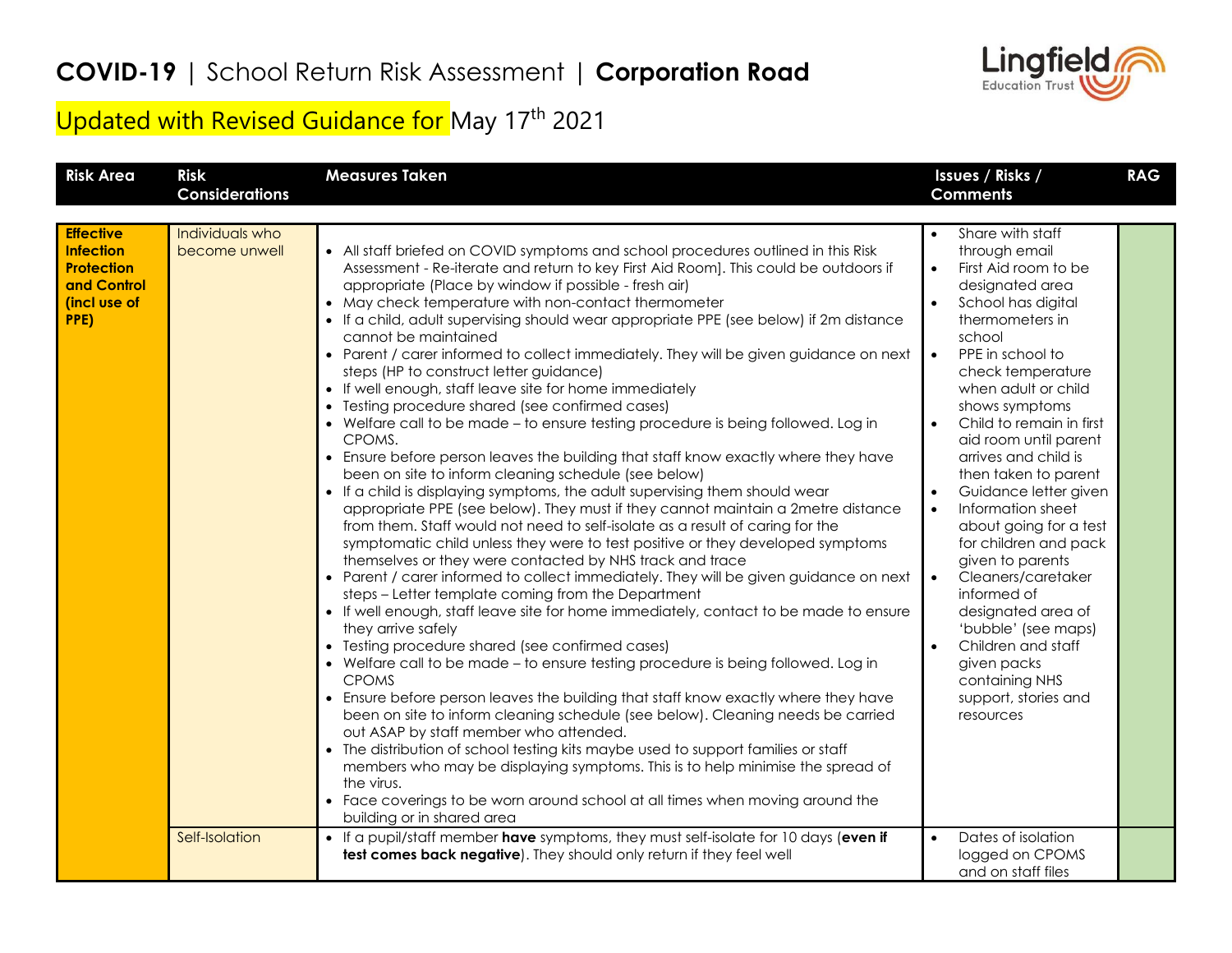|                                 | • If a pupil/staff member have a negative test and have no symptoms they may<br>return to school. The only exception to returning following a negative test is where<br>an individual is separately identified as a close contact of a confirmed case. They<br>will then need to self-isolate for 10 days from the date of that contact.<br>If someone in a class that has been asked to self-isolate develops symptoms<br>themselves within their 10 day isolation period they should get a test. If the test is<br>negative they must remain in isolation for the remainder of the 10 day period. If the<br>test is positive they must inform the school immediately they must restart the 10-day<br>isolation period from the day they developed symptoms.<br>• Family must self-isolate for 10 days (unless test is negative)<br>• Symptomatic child / adult's household members should also have access to testing                                                                                                                                                                                                                                                                                                                                                                                                                                                                                                                                                                                                                                                                                                                                                                                                                                                                                                                          | Letters and guidance<br>given to families<br>School remains in<br>$\bullet$<br>contact with the<br>family/staff.                                                                                                                                                                                                                                                         |  |
|---------------------------------|--------------------------------------------------------------------------------------------------------------------------------------------------------------------------------------------------------------------------------------------------------------------------------------------------------------------------------------------------------------------------------------------------------------------------------------------------------------------------------------------------------------------------------------------------------------------------------------------------------------------------------------------------------------------------------------------------------------------------------------------------------------------------------------------------------------------------------------------------------------------------------------------------------------------------------------------------------------------------------------------------------------------------------------------------------------------------------------------------------------------------------------------------------------------------------------------------------------------------------------------------------------------------------------------------------------------------------------------------------------------------------------------------------------------------------------------------------------------------------------------------------------------------------------------------------------------------------------------------------------------------------------------------------------------------------------------------------------------------------------------------------------------------------------------------------------------------------------------------|--------------------------------------------------------------------------------------------------------------------------------------------------------------------------------------------------------------------------------------------------------------------------------------------------------------------------------------------------------------------------|--|
| <b>Confirmed COVID</b><br>cases | • If a child/member of staff tests positive they must self-isolate for at least ten days.<br>They can only return to school when they have no symptoms other than a<br>cough/loss of taste or smell<br>• If a child or adult tests positive school must contact the Health Protection Team and<br>engage with the Track and Trace system. The rest of the closed class / group must<br>be sent home (adults and children) and self-isolate for 10 days. Their families do not<br>have to self-isolate, unless they develop symptoms<br>• Class / group environment to be deep cleaned<br>• The school will need to keep records of pupils' additional contact over the week<br>e.g. a therapy session with school visitor so that any other adults can be contacted<br>• Ensure clear records of who has visited are kept with sufficient detail to support<br>rapid contact tracing if required by NHS Test and Trace<br>• Contact with others will be made so they know they need to self-isolate if there has<br>been:<br>A face to face conversation within a metre<br>❖<br>If that person has been coughed on<br>❖<br>Anyone who has had physical contact (skin on skin)<br>❖<br>Anyone who has been near for 15 minutes or more and within 1-2 metres.<br>❖<br>• If staff are self-isolating and a safe ratio of staff is not possible to put in place, the<br>school will consult the Trust in order to consider a partial or full closure. They will also<br>be given advice from the Health Protection Team<br>• If there are 2 or more positive cases in the school across 14 days this may be<br>considered as an outbreak. Report to the Health Protection Team to check if any<br>additional action is required<br>• If no DSL / DDSL / First Aider is available on site - contact trust to arrange<br>appropriate support / action | Letters and resources<br>packs sent<br>Register kept to<br>record date of<br>leaving school and<br>date due back of<br>children and adults<br>Timetable to ensure<br>$\bullet$<br>DSL and DDSL and first<br>aiders on call at all<br>times<br>Trust support from<br>leaders will be given<br>where necessary<br>All visitors complete<br>Track and Trace<br>contact form |  |
| <b>Hand washing</b>             | • All children and staff will be trained on effective handwashing for 20 seconds<br>• On entry to the building, all staff / children will immediately wash their hands<br>• If in an area with no sink, use anti-bac hand gel<br>• Monitored access to anti-bac sprays / gels to prevent children from using<br>inappropriately<br>• Children / staff will wash hands at all transition points (in or out of rooms)<br>• Children who cannot wash their own hands effectively are identified and supported                                                                                                                                                                                                                                                                                                                                                                                                                                                                                                                                                                                                                                                                                                                                                                                                                                                                                                                                                                                                                                                                                                                                                                                                                                                                                                                                       | Training daily<br>$\bullet$<br>Timetable adhered to<br>$\bullet$<br>around entering and<br>leaving the building<br>Poster showing<br>handwashing<br>procedures across<br>school<br>Children supervised at<br>$\bullet$<br>all times for hand<br>washing                                                                                                                  |  |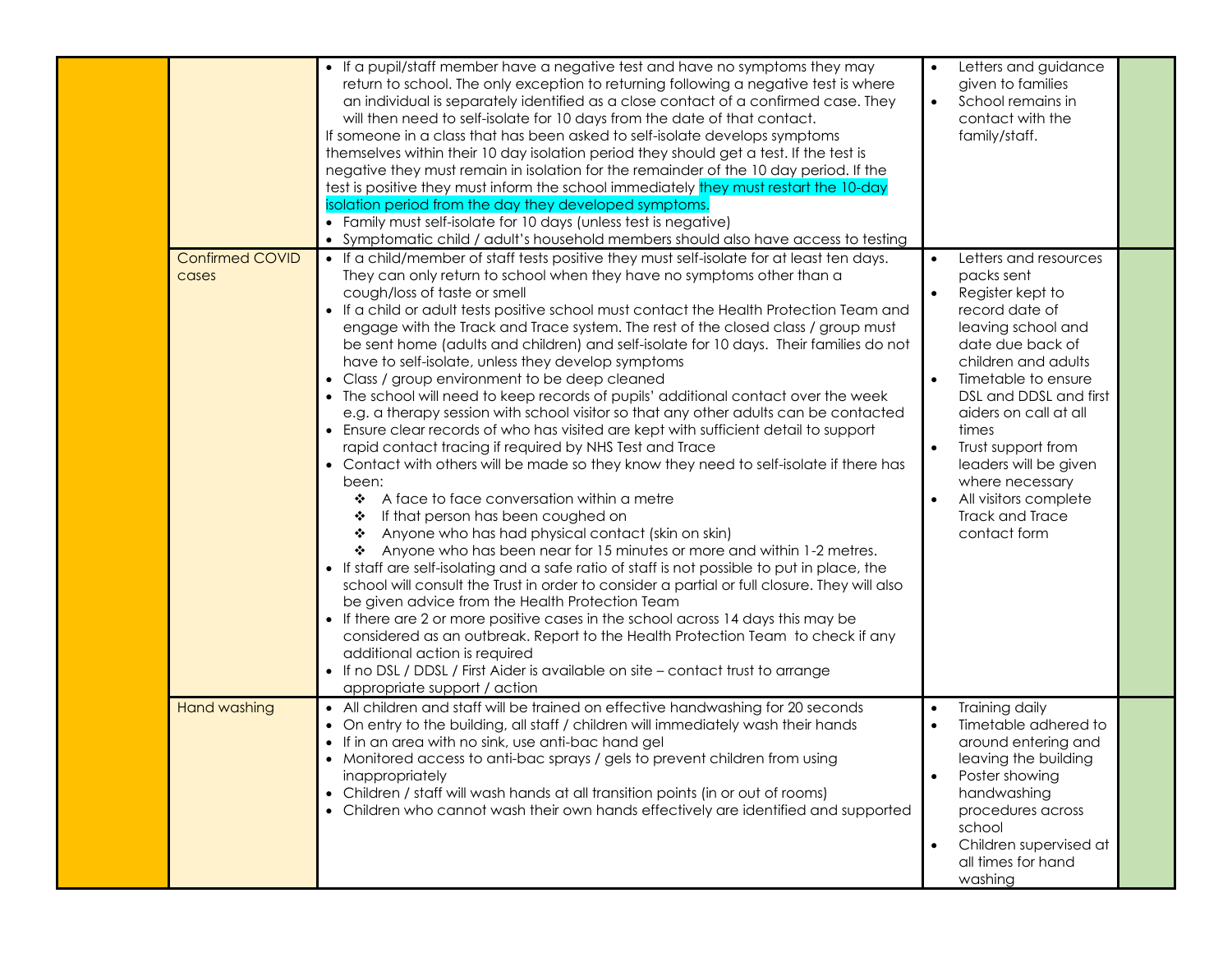|                             |                                                                                                                                                                                                                                                                                                                                                                                                                                                                                                                                                                                                                                                                                                                    | Follow guidelines in<br>overarching principles<br>document about<br>when to wash hands<br>Sanitising stations<br>across school at entry<br>and exit points                                                                                                                                                                                                                                                                         |
|-----------------------------|--------------------------------------------------------------------------------------------------------------------------------------------------------------------------------------------------------------------------------------------------------------------------------------------------------------------------------------------------------------------------------------------------------------------------------------------------------------------------------------------------------------------------------------------------------------------------------------------------------------------------------------------------------------------------------------------------------------------|------------------------------------------------------------------------------------------------------------------------------------------------------------------------------------------------------------------------------------------------------------------------------------------------------------------------------------------------------------------------------------------------------------------------------------|
| Good respiratory<br>Hygiene | • All children and staff trained in 'Catch it, bin it. Kill it' approach. Wash hands<br>immediately.<br>• All areas have access to tissues<br>• Tissue bins emptied at a midpoint during the day<br>• Children and adults trained in to 'elbow cough / sneeze' approach - to turn away<br>and to wash hands immediately<br>• Encourage children not to touch their mouth, eyes or nose<br>• There will be a return to the wearing of full uniform. This is to promote school<br>expectations, a feeling of normality and pride. Uniforms to do not need to be<br>washed daily. Schools may consider pupils wearing additional items of clothing to<br>be worn to stop them feeling cold with the added ventilation | Beginning of every<br>$\bullet$<br>day timetable<br>reminders to children<br>All classrooms and<br>areas are well<br>stocked with relevant<br>materials<br>Lidded bins in all<br>$\bullet$<br>classrooms for this<br>purpose<br>Protocols around<br>$\bullet$<br>sneezing and using<br>tissues, practised daily<br>Children and staff to<br>$\bullet$<br>follow 'new'<br>guidelines around<br>school wear                          |
| Cleaning                    | • Clean surfaces that are touched regularly daily:<br>Toys<br>$\circ$<br><b>Books</b><br>$\circ$<br>Doors and door handles - during mid points<br>$\circ$<br>Sinks<br>$\circ$<br><b>Toilets</b><br>$\circ$<br>Light switches<br>$\circ$<br>Chairs<br>$\circ$<br>Desks<br>$\circ$<br>• COSHH Risk assessments to be in place for any new cleaning products (e.g. if using<br>new or different products, e.g. Dettol wipes)                                                                                                                                                                                                                                                                                          | Classrooms stripped<br>of all non-essential<br>equipment or<br>resources before<br>school returns<br>These resources to be<br>boxed and sealed<br>Classes to only<br>include essential<br>equipment<br>Staff to bring<br>$\bullet$<br>minimum personal<br>belongings into<br>school<br>Children's books to<br>be marked in school<br>All classrooms to<br>include cleaning<br>products with staff<br>made aware of<br><b>COSHH</b> |
| <b>PPE</b>                  | Gloves, apron, facemask, visor to be in stock for use of staff / child becomes<br>poorly and 2m distancing cannot be adhered to (e.g. becomes quite poorly<br>and requires attention / very young / SEND needs)                                                                                                                                                                                                                                                                                                                                                                                                                                                                                                    | PPE across all areas of<br>$\bullet$<br>school in clearly<br>labelled boxes, for                                                                                                                                                                                                                                                                                                                                                   |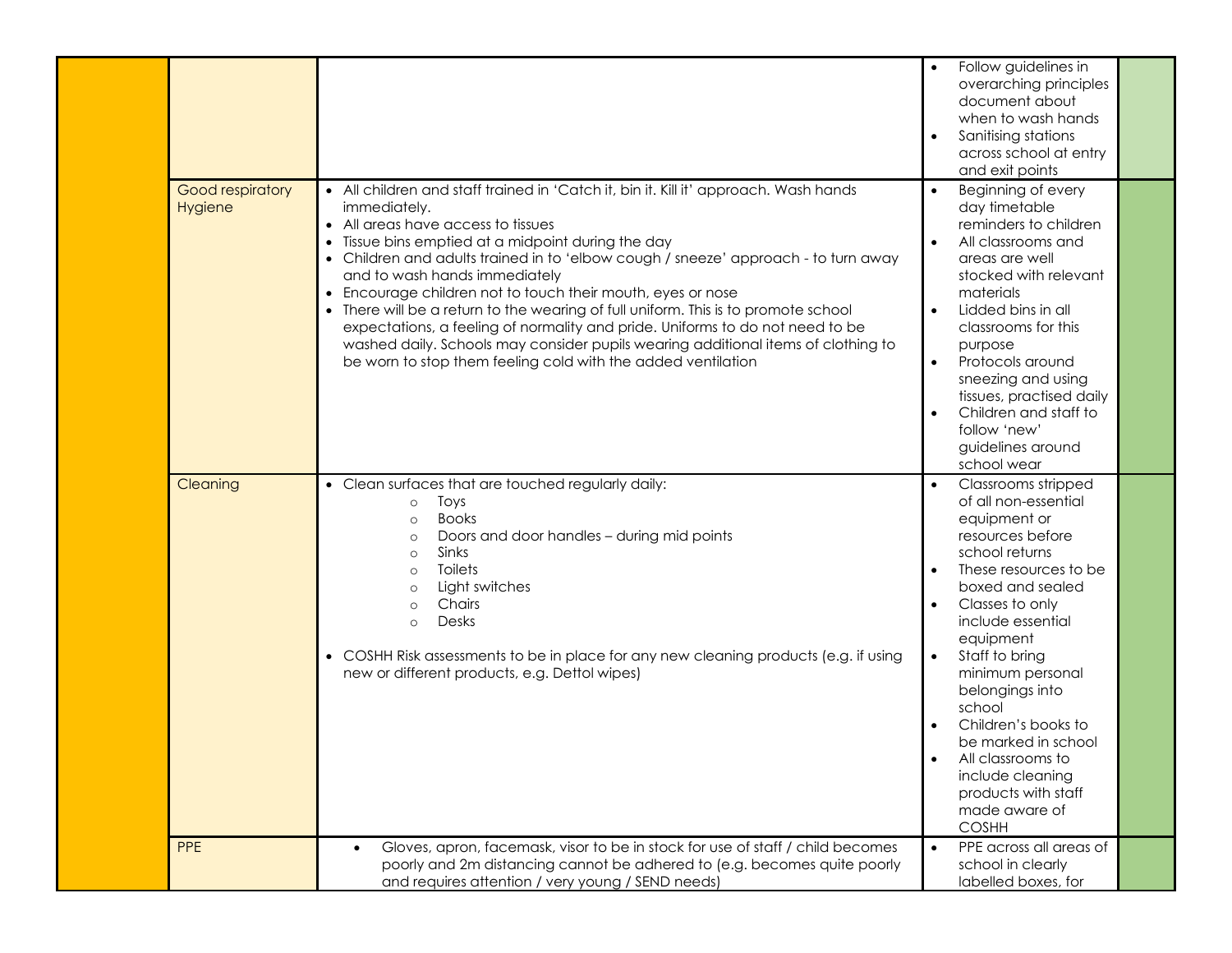|                               |                                        | Staff shown how to wear and dispose of PPE effectively e.g. ensuring schools<br>have clinical waste procedures in place<br>Staff may require PPE for carrying out intimate care routines with some<br>children - these children are identified and communicated (e.g. if a child is<br>coughing, or spits)<br><b>Face Masks</b><br>It is recommended that face coverings should be worn by staff and adult<br>visitors in situations where social distancing between adults is not possible for<br>examples where moving around in corridors and communal areas<br>Face visors or shields should not be worn as an alternative to face coverings<br>Schools should have a contingency supply for those people struggling to<br>access a face covering/they are worn and soiled/they have forgotten their<br>face covering<br>Schools should have a process for how face coverings are used and how they<br>$\bullet$<br>should be removed. You need to communicate this process clearly to staff<br>and visitors                                                                                                                                                                                                                                                                                                                                                                                                                                                                                                                                                                                                                                                                                                                                                    | use when a child or<br>adult becomes ill<br>Dustbins with lids,<br>$\bullet$<br>boxes made<br>available and clearly<br>labelled to dispose of<br>used PPE<br>PPE to be used for<br>$\bullet$<br>changing nappies or<br>where necessary |  |
|-------------------------------|----------------------------------------|---------------------------------------------------------------------------------------------------------------------------------------------------------------------------------------------------------------------------------------------------------------------------------------------------------------------------------------------------------------------------------------------------------------------------------------------------------------------------------------------------------------------------------------------------------------------------------------------------------------------------------------------------------------------------------------------------------------------------------------------------------------------------------------------------------------------------------------------------------------------------------------------------------------------------------------------------------------------------------------------------------------------------------------------------------------------------------------------------------------------------------------------------------------------------------------------------------------------------------------------------------------------------------------------------------------------------------------------------------------------------------------------------------------------------------------------------------------------------------------------------------------------------------------------------------------------------------------------------------------------------------------------------------------------------------------------------------------------------------------------------------------------|----------------------------------------------------------------------------------------------------------------------------------------------------------------------------------------------------------------------------------------|--|
| <b>Shielding</b>              | Shielding                              | • Since the 1 April, those who are clinically extremely vulnerable (CEV) are no longer<br>advised to shield. All CEV pupils should attend their school unless they are one of the<br>very small number of pupils under paediatric or other specialist care and have been<br>advised by their GP or clinician not to attend.<br>• Pupils who live with someone who is CEV should continue to attend school as<br>normal.<br>• Leaders are to review personal risk assessments of those staff who were previously<br>classed as critically vulnerable. This group of staff should attend school and must<br>follow the system of controls to minimise risk of transmission<br>• Those who have family members shielding can also return to school unless they<br>have been advised not to by a letter<br>• A remote education package will need to be in place for these pupils<br>• Staff who maybe pregnant must inform Senior Leaders ASAP. Pregnant women can<br>attend the work setting if they are able to socially distance in their role up to 28<br>weeks. Post 28 weeks staff will be supported to work remotely where possible or in a<br>role where stringent social distancing can take place. This group usually fall in to the<br>'clinically vulnerable category' and the school should follow the guidance set out in<br>the link below:<br>https://www.gov.uk/government/publications/staying-alert-and-safe-social-<br>distancing/staying-alert-and-safe-social-distancing#clinically-vulnerable-people<br>If you are notified that an employee is breastfeeding or has given birth in the last six<br>months you should conduct a workplace assessment to help identify and potential<br>added risks and actions that are needed to mitigate them | 1 member of<br>$\bullet$<br>staff currently<br>shielding.<br>I member of staff<br>work from home<br>due to<br>pregnancy<br>Staff have<br>$\bullet$<br>relevant<br>equipment and<br>internet to work<br>from home                       |  |
|                               |                                        |                                                                                                                                                                                                                                                                                                                                                                                                                                                                                                                                                                                                                                                                                                                                                                                                                                                                                                                                                                                                                                                                                                                                                                                                                                                                                                                                                                                                                                                                                                                                                                                                                                                                                                                                                                     |                                                                                                                                                                                                                                        |  |
| <b>School</b><br>Organisation | <b>Health and Safety</b><br>Compliance | • All health and safety checks have been completed before opening (e.g. routine<br>compliance checks, particularly if school has been closed)<br>• Check/devise new fire plan which will support the way the school now functions.<br>Ensure fire drills still take place                                                                                                                                                                                                                                                                                                                                                                                                                                                                                                                                                                                                                                                                                                                                                                                                                                                                                                                                                                                                                                                                                                                                                                                                                                                                                                                                                                                                                                                                                           | Relevant health and<br>$\bullet$<br>safety checks<br>completed prior to<br>opening school to<br>children and all staff                                                                                                                 |  |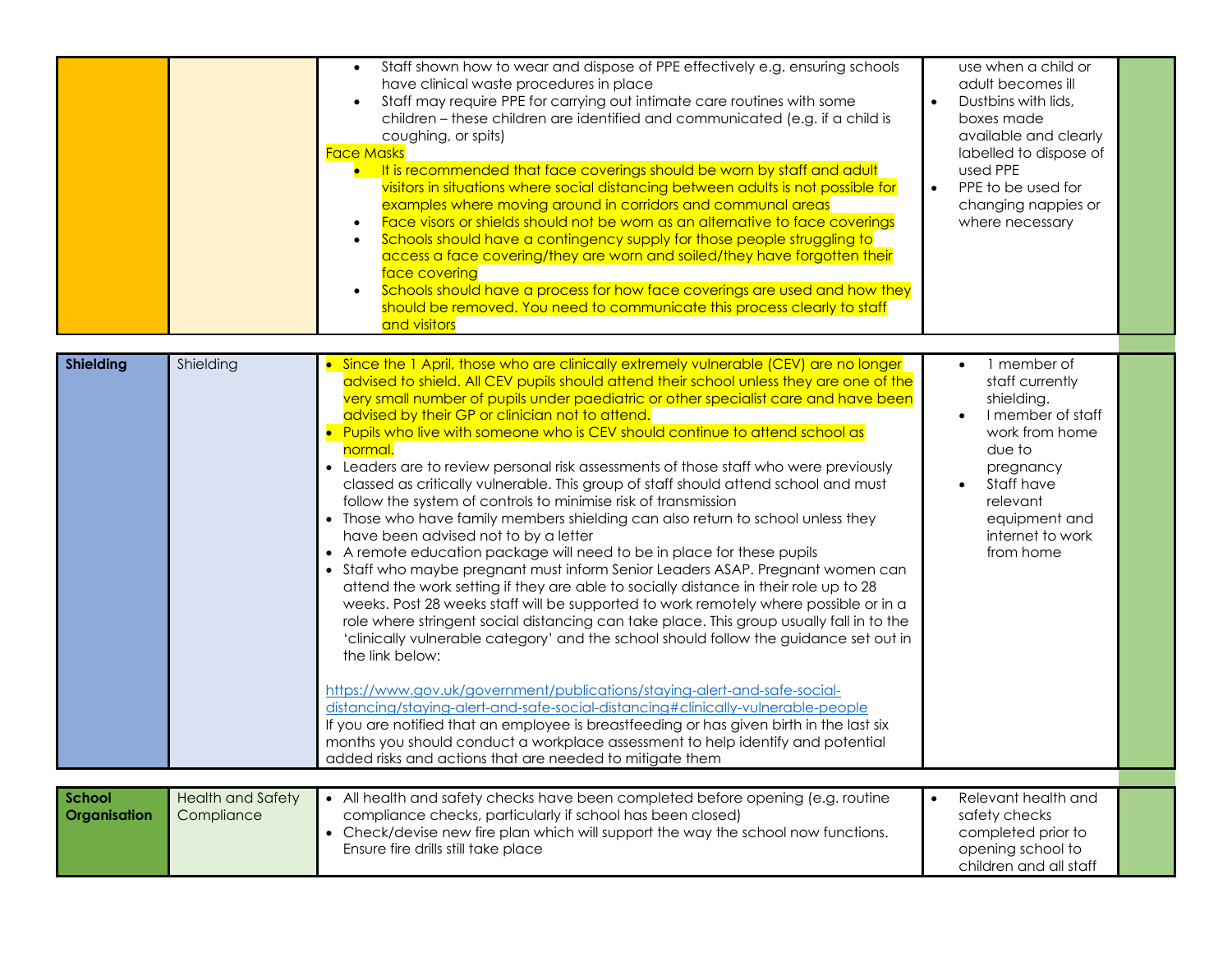|                                            | • Ensure school policies have been adapted for National Lockdown if necessary e.g.<br>Safeguarding, Behaviour, Positive Handling. Make sure all staff have read and<br>understood KCSIE.                                                                                                                                                                                                                                                                                                                                                                                                                                                                                                                                                                                                                                                                                                                                                                                                                                                                                                                                                                                                                                                                                                                                                                                                                                                                                                                                                                                                                                                                                                                                                              | Fire drill and<br>$\bullet$<br>Lockdown completed<br>for this Autumn Term<br>Addendum added to<br>$\bullet$<br>child protection<br>policy and shared<br>with staff January 12th<br>$\bullet$                                                |  |
|--------------------------------------------|-------------------------------------------------------------------------------------------------------------------------------------------------------------------------------------------------------------------------------------------------------------------------------------------------------------------------------------------------------------------------------------------------------------------------------------------------------------------------------------------------------------------------------------------------------------------------------------------------------------------------------------------------------------------------------------------------------------------------------------------------------------------------------------------------------------------------------------------------------------------------------------------------------------------------------------------------------------------------------------------------------------------------------------------------------------------------------------------------------------------------------------------------------------------------------------------------------------------------------------------------------------------------------------------------------------------------------------------------------------------------------------------------------------------------------------------------------------------------------------------------------------------------------------------------------------------------------------------------------------------------------------------------------------------------------------------------------------------------------------------------------|---------------------------------------------------------------------------------------------------------------------------------------------------------------------------------------------------------------------------------------------|--|
| Class / Group Sizes                        | • Classes will be re-organised back into their usual class sizes.<br>• Staff breaks are organised way to minimise contact with other staff / children<br>• Where children have additional SEND adult support, this is taken in to account within<br>the overall group size and staff support.<br>• In planning solutions for the school, consider personal aspects such as race / religion<br>/ other protected characteristics (such as access to prayer)<br>• Each group should access to own first aid resources for minor injuries)e.g. office<br>deliver a plaster / own kit in room) Class bubbles to be devised. Pupils to be kept<br>together as much as it is feasibly possible to ensure that any outbreaks are tracked<br>carefully and the shutdown of groups is kept to a minimum.<br>• Classes to have their own teacher and teaching assistant as much as possible.<br>However staff may enter the bubble to conduct e.g. PPA or cover absence or<br>facilitate the school timetable<br>• If moving across different year groups teachers/other staff need to try and maintain<br>a distance if possible (2 metres would be best practice)<br>• Staff breaks are organised way to minimise contact with other staff / children<br>• Where children have additional SEND adult support, this is taken in to account within<br>the overall group size and staff support.<br>• In planning solutions for the school, consider personal aspects such as race / religion<br>/ other protected characteristics (such as access to prayer)<br>• Each group should access to own first aid resources for minor injuries (e.g. office<br>deliver a plaster / own kit in room) - this will minimise movement across the school<br>during the day | <b>Behaviour Policy</b><br>$\bullet$<br>revised to support<br>Covid restrictions<br>PPA cover all<br>teachers Friday<br>afternoon<br>All classes have<br>their own bubble<br>Remote learning<br>through Teams,<br>MarvelousMe and<br>Seesaw |  |
| Classrooms and<br>learning<br>environments | • Children are taught about the new school rules and routines as a matter of<br>induction for returning to school<br>• Classrooms are tidied and decluttered<br>• Windows need to be open and doors open where possible<br>• Remove soft toys and furnishings that are hard to clean items<br>• Rearrange classrooms to ensure that pupils are seated side by side rather than<br>facing each other, where possible<br>• Any joint equipment to be cleaned after use and desks to wiped down during<br>• Younger children are not expected to socially distance, but remain in their small<br>groups<br>• Consider how children work together in groups or pairs<br>• Windows should be opened (in cooler weather widows should be opened just<br>enough to provide constant background ventilation). They should be opened more<br>fully during break times to purge the air in the space. If necessary opening external<br>doors maybe used (as long as they are not fire doors and where safe to do so). To                                                                                                                                                                                                                                                                                                                                                                                                                                                                                                                                                                                                                                                                                                                                        | $\bullet$                                                                                                                                                                                                                                   |  |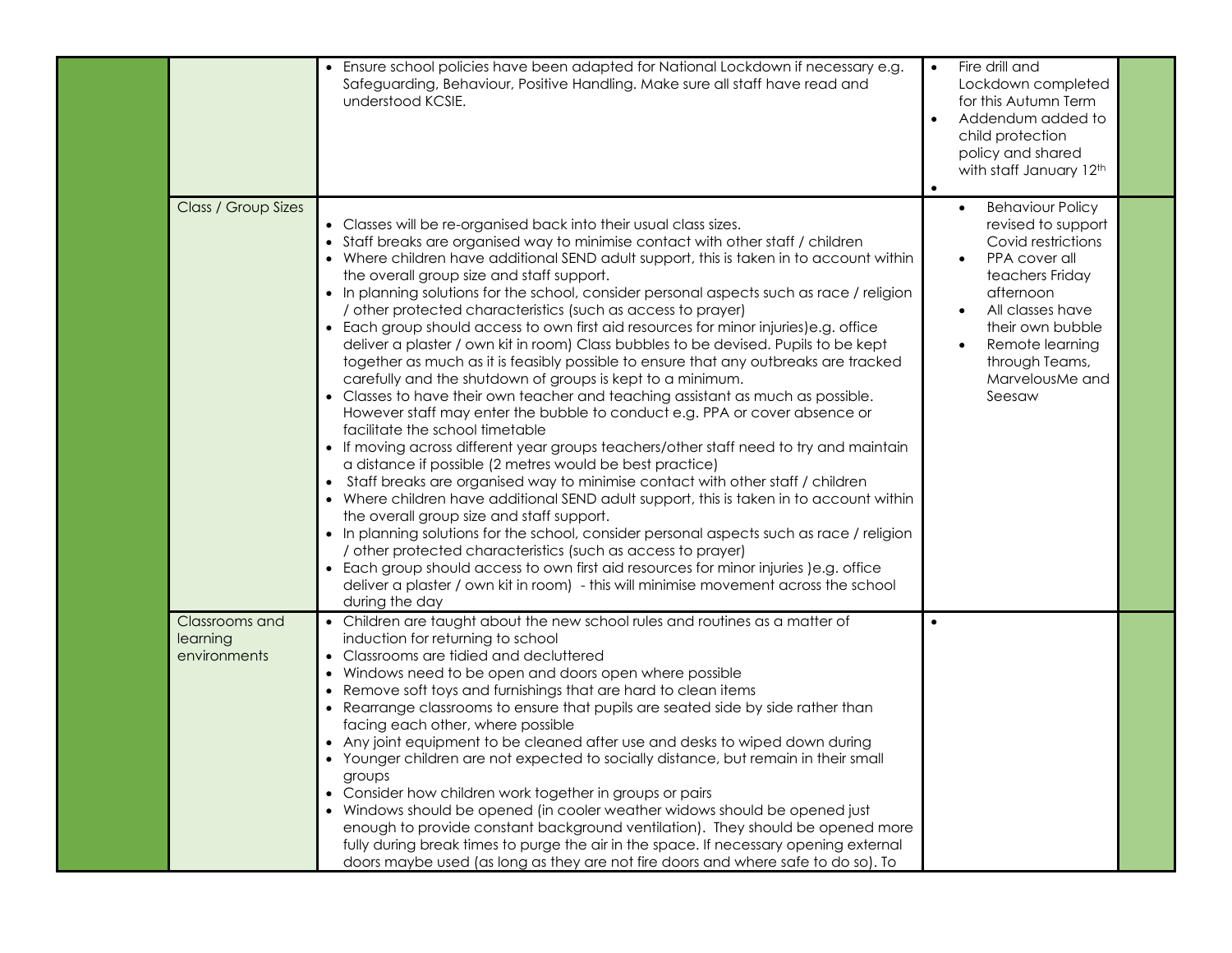|                                 | balance the temperature so it does not become too uncomfortable open higher<br>windows.<br>• Where possible, access the classrooms via external doors.<br>• Use outside provision as much as feasible as this can limit transition and aid social<br>distancing<br>• Outdoor equipment must be cleaned between group use, if usage is allowed.<br>Children must wash hands after usage.<br>• No trips overnight may take place yet. Day trips are allowed if the school is able to<br>minimise risk (normal and risk relating to Covid 19). Consider class trips which are in<br>the open air or well ventilated, large spaces                                                                                                                                                                                                                                                                                                                                                                                                                                                                                  |                                                                                                                                                                                                                                                                                                                                                                                                                                                                 |  |
|---------------------------------|-----------------------------------------------------------------------------------------------------------------------------------------------------------------------------------------------------------------------------------------------------------------------------------------------------------------------------------------------------------------------------------------------------------------------------------------------------------------------------------------------------------------------------------------------------------------------------------------------------------------------------------------------------------------------------------------------------------------------------------------------------------------------------------------------------------------------------------------------------------------------------------------------------------------------------------------------------------------------------------------------------------------------------------------------------------------------------------------------------------------|-----------------------------------------------------------------------------------------------------------------------------------------------------------------------------------------------------------------------------------------------------------------------------------------------------------------------------------------------------------------------------------------------------------------------------------------------------------------|--|
| Lesson planning<br>and delivery | • Teaching style adapted to enable safe teaching. This will need explicit briefing to<br>the staff.<br>• Focus on remote ways to ensure effective feedback and give opportunities for<br>pupils remotely to articulate issues<br>• Resources can be used to support learning, ensure there are cleaning protocols in<br>place if being shared with other classes<br>• Teachers are able to mark books but must ensure this is done at a distance if<br>possible. They may also take books home and other shared resources<br>• Teachers need to make best use of interactive whiteboards but ensure only they<br>touch the screen.<br>• Teachers should continue to plan to deliver the curriculum which should be broad<br>and balanced taking account of any gaps in knowledge which need addressing<br>• Senior leaders need to monitor how effective the remote learning offer is that is<br>now in place. The adapted curriculum needs to teach pupils to be proficient online<br>learners<br>• EYFS education and development requirements now apply as the original<br>disapplication's have been lifted | Remote learning<br>$\bullet$<br>through Teams,<br>MarvelousMe and<br>Seesaw<br>Full curriculum<br>$\bullet$<br>planned for<br><b>Tweaks</b><br>$\bullet$<br>determined by<br>pace/lack of in<br>online learning<br>Guidance on<br>$\bullet$<br>online working for<br>children, parents<br>and staff shared<br>Poor online<br>$\bullet$<br>behaviour leads<br>to SLT speaking to<br>parents to stress<br>this is<br>unacceptable<br>and will not be<br>tolerated |  |
| Timetables                      | • Timetables reviewed to ensure that children are not moving around the site at the<br>same time, or carrying out practical lessons that do not promote social distancing<br>• Assemblies will not take place during this time<br>• Any breakfast / after school clubs must consider: same group bubbles or smaller<br>groups or single year group clubs. If this is not possible then small consistent groups<br>can be used so that tracking can be done effectively                                                                                                                                                                                                                                                                                                                                                                                                                                                                                                                                                                                                                                          | Children access<br>$\bullet$<br>dinner hall on a<br>rota with cleaning<br>in between<br><b>Breakfast Club for</b><br>children of<br>working families                                                                                                                                                                                                                                                                                                            |  |
| Use of Toilets                  | • Toilet timetable in place to minimise congestion<br>• Ensure groups of children are allocated specific toilet areas to use to prevent cross<br>contamination between groups<br>• Toilets deep cleaned each day<br>• Toilets regularly checked by adults throughout the day                                                                                                                                                                                                                                                                                                                                                                                                                                                                                                                                                                                                                                                                                                                                                                                                                                    | Staff to wipe<br>$\bullet$<br>down touch<br>points in toilets<br>after every class<br><b>use</b><br>Additional<br>$\bullet$<br>cleaning in place<br>across school                                                                                                                                                                                                                                                                                               |  |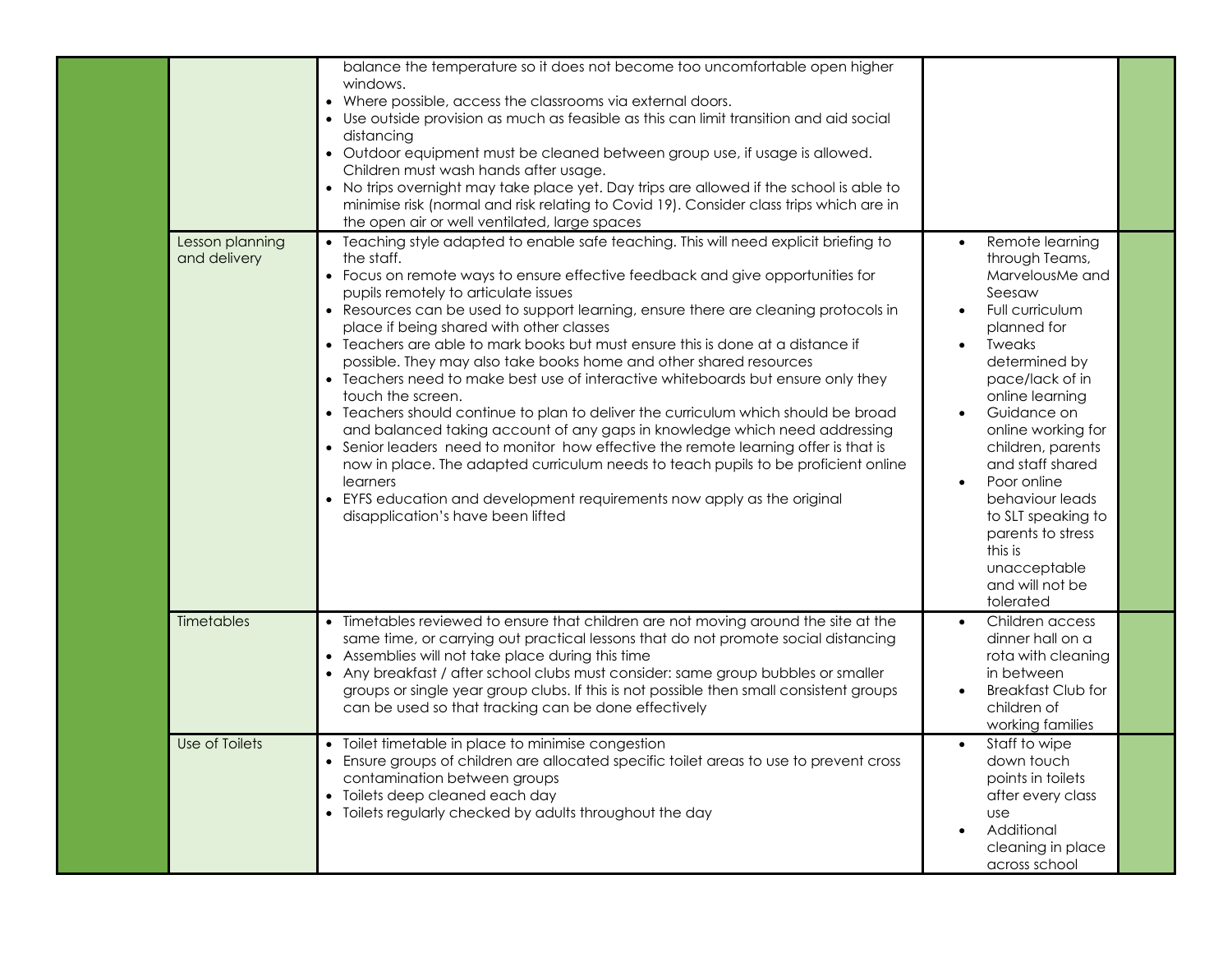|                                      |                                                                                                                                                                                                                                                                                                                                                                                                                                                                                                                                                                                                                                                                                                                                                                                                                                                                                                                                                     | over break and<br>lunchtime                                                                                                                              |  |
|--------------------------------------|-----------------------------------------------------------------------------------------------------------------------------------------------------------------------------------------------------------------------------------------------------------------------------------------------------------------------------------------------------------------------------------------------------------------------------------------------------------------------------------------------------------------------------------------------------------------------------------------------------------------------------------------------------------------------------------------------------------------------------------------------------------------------------------------------------------------------------------------------------------------------------------------------------------------------------------------------------|----------------------------------------------------------------------------------------------------------------------------------------------------------|--|
| <b>Break Times</b>                   | • Staggered break times in place<br>• Playground areas zoned to facilitate groups being separated<br>• Staff supervising breaktimes should be staff who are responsible for the group as far<br>as practicable (if each group has two adults, they can cover each other's breaks)<br>• Where practical staff should maintain the 2m distance guidelines in the staff room                                                                                                                                                                                                                                                                                                                                                                                                                                                                                                                                                                           | Playtime rota in<br>$\bullet$<br>place<br>Playground<br>sectioned to<br>support bubbles                                                                  |  |
| <b>Lunch Times</b>                   | • Staggered and shortened lunch breaks<br>• Children will not eat at a table that not been cleaned between sittings or will eat in<br>their own classroom<br>• Children can eat outside - so long as they socially distance or remain in their groups                                                                                                                                                                                                                                                                                                                                                                                                                                                                                                                                                                                                                                                                                               | Playtime rota in<br>$\bullet$<br>place<br>Playground<br>$\bullet$<br>sectioned to<br>support bubbles                                                     |  |
| Drop off /<br>collection             | • All groups are allocated clear drop off / collection times to decrease congestion.<br>• Where possible, children will enter through their own external classroom door<br>• Schools need to try to ensure all children receive the same amount of teaching time<br>across the day no matter what time they begin<br>Revisit previous re-opening plans and reiterate to parents and carers rules and<br>routines when dropping off and collecting                                                                                                                                                                                                                                                                                                                                                                                                                                                                                                   | Children<br>$\bullet$<br>designated to<br>specific areas of<br>school<br>Timetabled to<br>ensure little<br>contact                                       |  |
| Parental / carer<br>access protocols | • Parents / carers should not access the school building without prior arrangement -<br>procedures will be shared<br>• Parents / carers are requested not to congregate on school premises - and to<br>maintain social distancing requirements with staff, other children and parents<br>• Any appointments where adults must meet, must be conducted following social<br>distancing requirements and in well ventilated areas<br>• Parent/carer information to be distributed prior to school opening on first day<br>• Parent's Evenings will not take place in person. School has arranged the following as<br>an alternative [DETAIL HERE]<br>• Other social events, such as sports days, class assemblies etc. will not take place                                                                                                                                                                                                             | Parents as visitors<br>$\bullet$<br>to complete track<br>and trace<br>information and<br>given visitor<br>protocols                                      |  |
| Care and Control<br>of Resources     | • Store toys, furniture and resources that are not being used safely<br>• Avoid, as much as possible, groups sharing resources - and where they must be,<br>they are cleaned between usage<br>• Children are allocated individually stationery<br>• Heavy use resources are cleaned daily<br>• Avoid any resources that are passed between school and home (e.g. book bags).<br>Consider online homework / reading books etc.<br>• Where practical, items delivered to the school should be disinfected and those who<br>disinfect should also wash their hands.<br>• Pupils and staff may now take books home due to the virus levels being lower<br>• Ensure any shared resources such as art, sport or science, sensory equipment should<br>be cleaned meticulously between each class/individual using them. If they cannot<br>be cleaned then they should be left unused for 48 hours (72 hours for plastics)<br>before other classes use them | All children have<br>$\bullet$<br>own pencil case<br>All children have<br>$\bullet$<br>their own water<br>bottle that they<br>take to and from<br>school |  |
| Transport<br>Arrangements            | • Communicated to families to avoid public transport and to consider walking and<br>cycling to school. Make clear car sharing with other families is not appropriate.<br>• School liaise with LA with regard to transportation of children who attend a setting<br>via taxi. Risk assessment in place by LA. School has copies of these                                                                                                                                                                                                                                                                                                                                                                                                                                                                                                                                                                                                             | Children travelling<br>on public<br>transport or taxi<br>use a mask                                                                                      |  |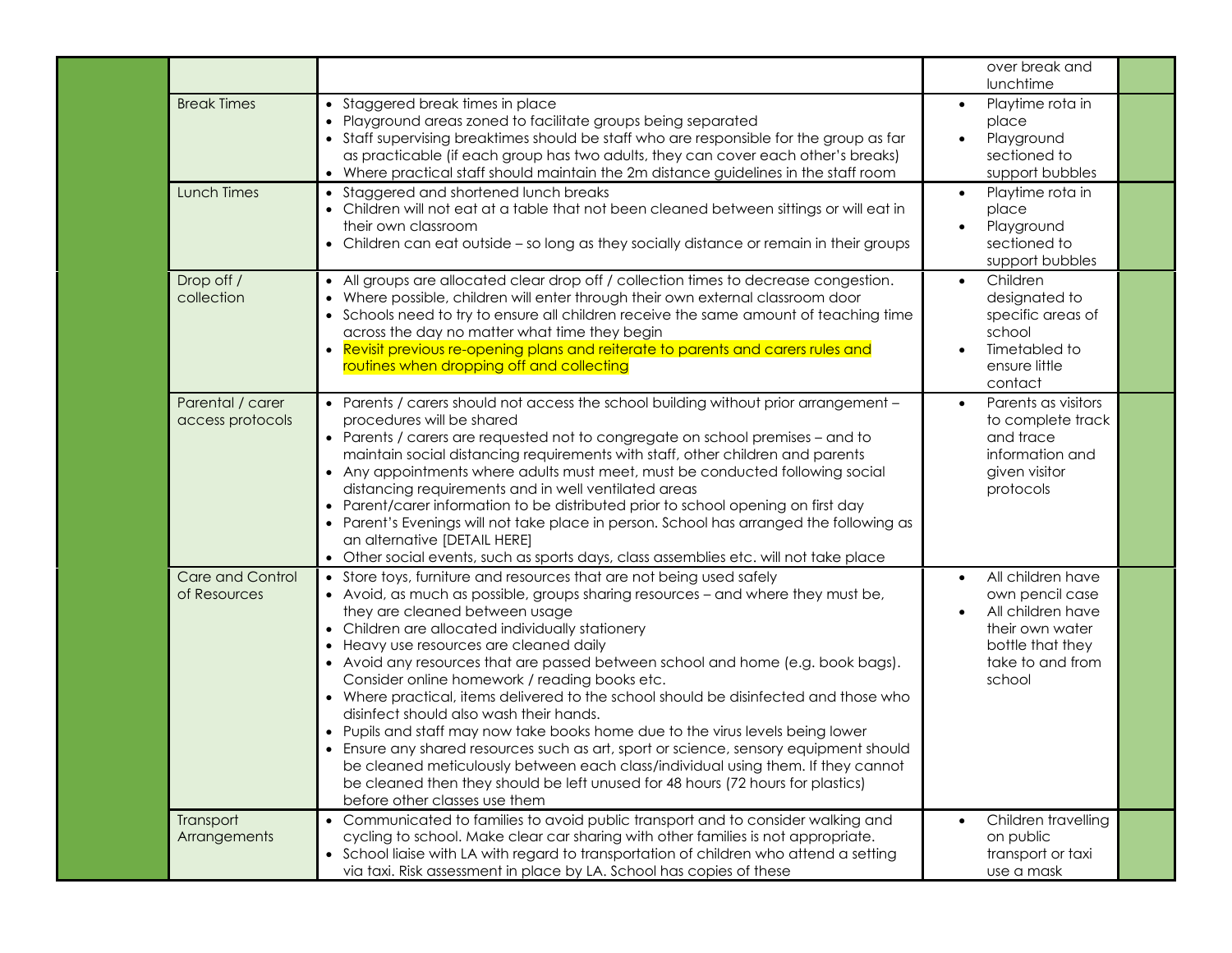| Children with SEND                    | • Risk assessment completed for all EHCP children to ascertain where children are<br>safest in relation to their medical needs. If these children do not attend, appropriate<br>work must be provided<br>• Schools should ensure pupils with medical conditions are supported through the use<br>of individual healthcare plans. Where this may not be possible and therefore schools<br>will need to create a more flexible approach to supporting these pupils<br>• Schools should ensure pupils with medical conditions are supported through the use<br>of individual healthcare plans. Where this may not be possible and therefore schools<br>will need to create a more flexible approach to supporting these pupils                                                                                                                                                                                                                                  | SENCO - identify<br>children who<br>need additional<br>support<br>Leadership team<br>$\bullet$<br>identify children<br>needing<br>additional<br>support with<br>MH&W<br>Care plans<br>updated<br>Medication plans<br>in place                                                |  |
|---------------------------------------|--------------------------------------------------------------------------------------------------------------------------------------------------------------------------------------------------------------------------------------------------------------------------------------------------------------------------------------------------------------------------------------------------------------------------------------------------------------------------------------------------------------------------------------------------------------------------------------------------------------------------------------------------------------------------------------------------------------------------------------------------------------------------------------------------------------------------------------------------------------------------------------------------------------------------------------------------------------|------------------------------------------------------------------------------------------------------------------------------------------------------------------------------------------------------------------------------------------------------------------------------|--|
| Attendance                            | • Attendance is mandatory from March 8th<br>Attendance for those pupils isolating from school is marked with an X if this relates to<br>COVID-19.<br>• If pupils are this absence code they will not be penalised<br>• Use school intelligence to know which children were classed as PA before lockdown<br>and who the children are who have not engaged during lockdown. Make contact<br>with their parents/carers and offer support to ensure that their child/children will be<br>fully engaging with school in September<br>If pupils are shielding due to someone in their family who is sick this absence will not<br>be penalised<br>• If pupils are self-isolating the school needs to be able to immediately off access to a<br>remote education<br>• If any LAC pupils are at risk of exclusion, schools should contact the Virtual<br>Headteacher to help the school decide how to help the child further and avoid<br>exclusion being necessary | PA list crated so<br>$\bullet$<br>that this can be<br>monitored<br>Teachers to<br>identify those<br>children who<br>have not<br>engaged so that<br>they are moved<br>to 'vulnerable<br>group and<br>offered<br>education in<br>school<br>Remote<br>Education<br>established. |  |
| Individual<br><b>Children's Needs</b> | • Review the additional support that vulnerable children require<br>• Staff have a clear approach to support children's emotional development and<br>wellbeing upon return - the curriculum is allowing for this time<br>• Children will be re-introduced to school with a focus on wellbeing and safety, before<br>formal learning becomes the priority<br>• Organise transition for new starters for September - with an increased stagger so that<br>children have effective transition in to school – particularly nursery / reception.                                                                                                                                                                                                                                                                                                                                                                                                                  | SENCO - identify<br>$\bullet$<br>children who<br>need additional<br>support<br>Leadership team<br>identify children<br>needing<br>additional<br>support with<br>MH&W<br>$\bullet$                                                                                            |  |
| Catering and Food                     | • Catering staff to consider revising menus to make social distancing in the kitchen/<br>servery easier (e.g. packed lunch service to reduce washing up)                                                                                                                                                                                                                                                                                                                                                                                                                                                                                                                                                                                                                                                                                                                                                                                                     | In school packed<br>lunches                                                                                                                                                                                                                                                  |  |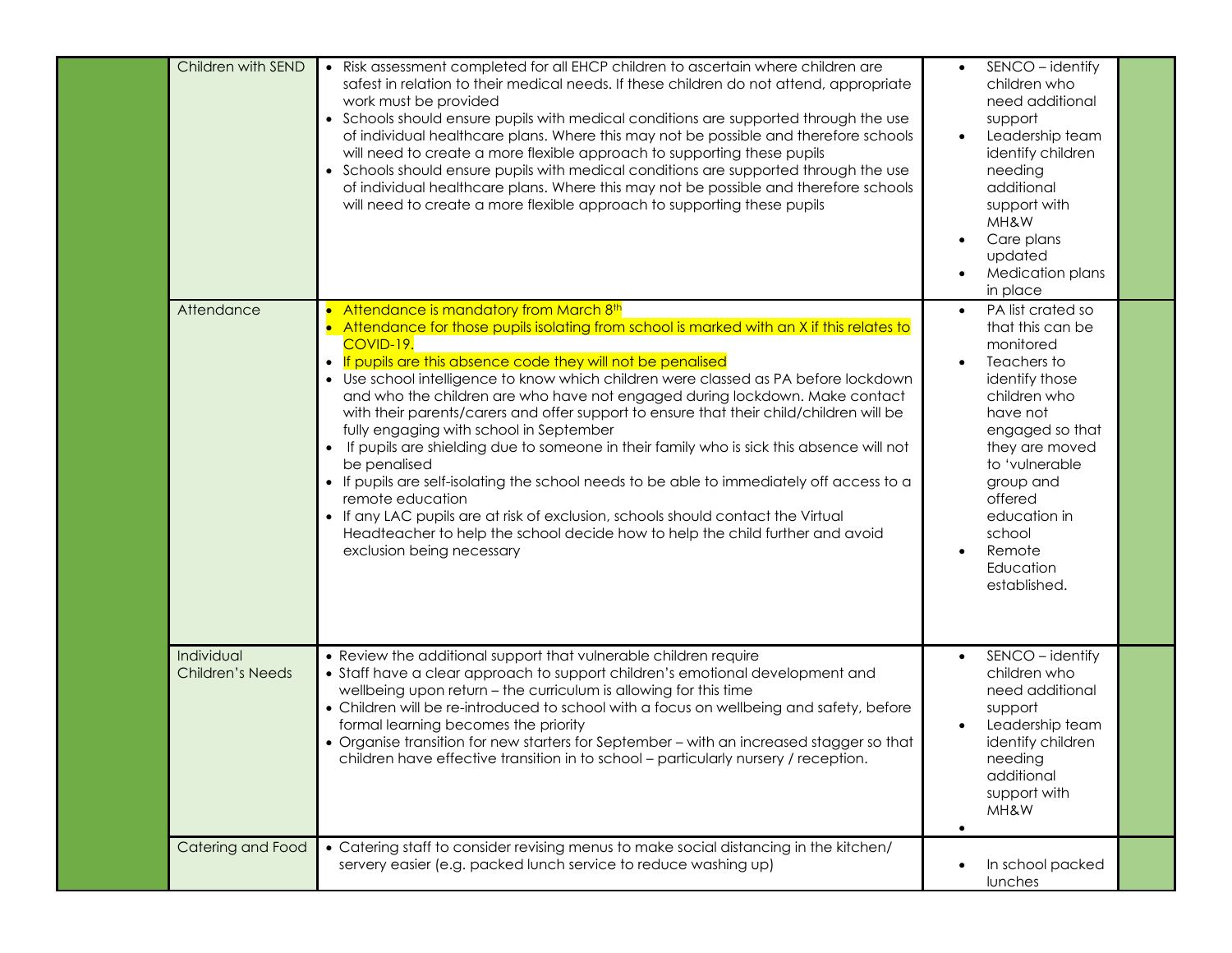|                      |                                                | • Ensure that the most vulnerable children and those entitled to pupil premium are<br>given breakfast in some way - classroom/club etc<br>• Ensure that those pupils who are working at home and are entitled to a free school<br>meal receive a voucher when the system is in place. Temporary arrangements may<br>be put in place until the system is up and running                                                                                                                                                                                                                                                                                                                                                                                                                                                                                                                                                                                                                                                                                                                                                                                                                                                                                                                                                                                                                                                                                                                                                                                                                                                                                                                     | Vouchers when<br>$\bullet$<br>possible<br>Food parcels to<br>be collected from<br>school                                                                                                                                                                                                                                                                                                                                                                                             |  |
|----------------------|------------------------------------------------|--------------------------------------------------------------------------------------------------------------------------------------------------------------------------------------------------------------------------------------------------------------------------------------------------------------------------------------------------------------------------------------------------------------------------------------------------------------------------------------------------------------------------------------------------------------------------------------------------------------------------------------------------------------------------------------------------------------------------------------------------------------------------------------------------------------------------------------------------------------------------------------------------------------------------------------------------------------------------------------------------------------------------------------------------------------------------------------------------------------------------------------------------------------------------------------------------------------------------------------------------------------------------------------------------------------------------------------------------------------------------------------------------------------------------------------------------------------------------------------------------------------------------------------------------------------------------------------------------------------------------------------------------------------------------------------------|--------------------------------------------------------------------------------------------------------------------------------------------------------------------------------------------------------------------------------------------------------------------------------------------------------------------------------------------------------------------------------------------------------------------------------------------------------------------------------------|--|
|                      | External<br>Contractors and<br><b>Visitors</b> | • Plan arrangements with your suppliers and check they are following appropriate<br>social distancing and hygiene measures (for example, food suppliers, grounds<br>maintenance, transport providers), including when in school<br>• Contractors should provide their Covid 19 control risk assessment for review before<br>being allowed to carry out works on school premises.<br>• Ensure visitors know where to stand if waiting in reception. Mark the floor to show<br>social distancing positions<br>• To limit the amount of visitors' schools may consider a flexible approach to interviews<br>where possible.                                                                                                                                                                                                                                                                                                                                                                                                                                                                                                                                                                                                                                                                                                                                                                                                                                                                                                                                                                                                                                                                   | Procedures in<br>$\bullet$<br>place overseen<br>by J.S. and S.S.                                                                                                                                                                                                                                                                                                                                                                                                                     |  |
|                      | Workload and<br>wellbeing of staff             | • The workload of staff is carefully managed by senior leaders, particularly the<br>balance of staff teaching time and managing home learning solutions<br>• Staff are regularly canvassed for their opinions regarding current systems and<br>approaches - Senior Leaders will review school procedures in light of these ongoing<br>discussions<br>• For any staff meetings please conduct these via zoom or teams. Ensure if there are<br>any face to face meetings taking place that you are in a well ventilated room<br>where you can maintain a two metre distance. If not, these meetings must be held<br>remotely.                                                                                                                                                                                                                                                                                                                                                                                                                                                                                                                                                                                                                                                                                                                                                                                                                                                                                                                                                                                                                                                                |                                                                                                                                                                                                                                                                                                                                                                                                                                                                                      |  |
| <b>Staff Testing</b> | The bi-weekly<br>testing of school<br>staff    | From W/B 25 <sup>th</sup> January, all school staff will be offered bi-weekly lateral flow COVID tests<br>as part of the government approach to the COVID testing within schools. The following<br>key risks and mitigations are noted:<br>• Key Risk 1: Poor Communication<br>All key communication materials from the DFE to be used to share with staff - to<br>avoid misconceptions and miscommunications - as well as ensuring successful<br>self testing procedures at home.<br>Documents are to be found here:<br>https://drive.google.com/drive/folders/1X4fLxy6_ppmpmKrv3hT2M6cduAN_GS54<br>This includes watching the DFE video and making sure that staff receive the<br>updated instructions for testing, not those inside the test kit itself<br>Video: Step by step guide to COVID-19 self-testing - YouTube<br>A named SPOC (Covid Coordinator) to be in place in school for questions<br>regarding the testing programme to be in place - this person will have accessed<br>all relevant DFE / PHE / NHS training and reading materials. In this school, this<br>person is:<br>Staff must report all test outcomes to:<br>Staff will collect tests from:<br>Staff testing days in this school are:<br>Clear and systematic collection and reporting lines of communication in place;<br>all staff know who, and when (which are the agreed testing days) to report their<br>result. All of these procedures must be carried out in a COVID secure and<br>socially distanced (or remote) manner<br>Staff are clear that they must seek a PCR test for a positive home test, or two<br>'void' tests. They must self-isolate until a confirmed negative PCR test is received, | 21.1.21 email sent to<br>all staff setting out<br>criteria for lateral<br>flow test<br>School followed Dfe<br>procedures of:<br>The DfE has told us<br>that before<br>participating in<br>testing, staff must<br>read the privacy<br>notice and the new<br>instructions for use<br>and sign for the<br>collection of the<br>test kits. By doing<br>these things they<br>have consented to<br>participate in<br>testing and there is<br>not a need for a<br>specific consent<br>form. |  |